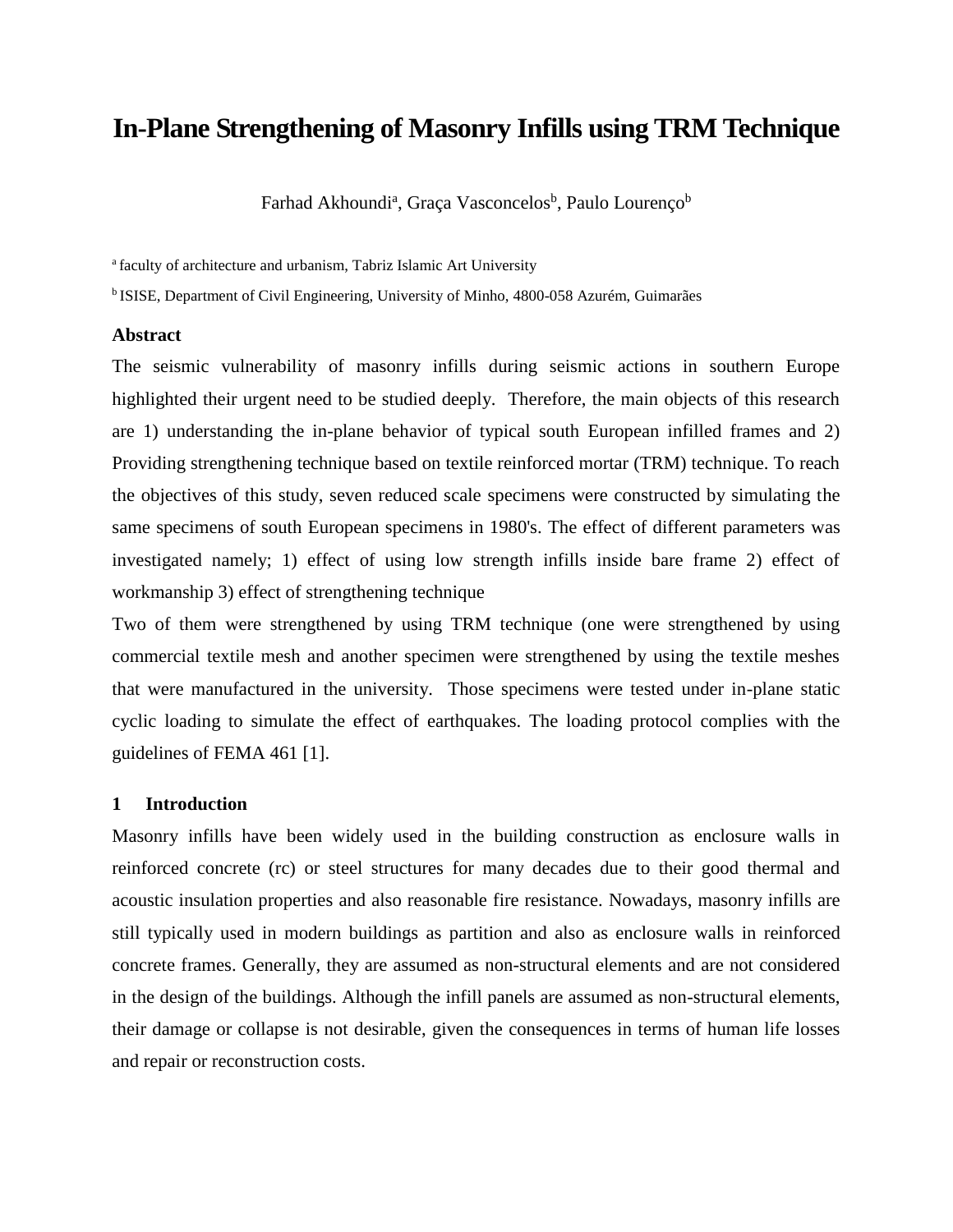Past earthquakes such as Mexico City earthquake in 1985 [\[2\]](#page-12-1), Kocaeli (Turkey) earthquake in 1999 [\[3\]](#page-12-2) Bhuj earthquake in 2001 [\[4\]](#page-12-3), L'Aquila earthquake in 2009 [\[5\]](#page-12-4) have confirmed that masonry infills can affect the global and local behavior of the masonry infilled reinforced concrete (rc) or steel frames. In-plane interaction of infill panel with its surrounding frame was studied by different researchers [\[6-8\]](#page-12-5). It was concluded that the added infills significantly improve the lateral strength and initial stiffness of the bare frame and also change its dynamic properties [\[6\]](#page-12-5) [\[9\]](#page-13-0), which results in a relevant change in the seismic demand of the structure.

The high seismic vulnerability of the masonry infilled frame structures observed during the last decades has promoted research on techniques and materials to strengthen the masonry infill walls and, thus, to improve their seismic performance. With this respect, conventional techniques or innovative materials for in-plane strengthening have been presented. The strengthening can change the behavior of the structure by changing its fundamental period as well as the center of mass and stiffness [\[10,](#page-13-1) [11\]](#page-13-2).

Composite materials have been received large attention from the research community and they have been already applied in real context. With this regard, different researchers investigated the effectiveness of using FRPs on enhancing the stiffness, strength and energy dissipation capacity of reference specimens in the in-plane direction [\[12,](#page-13-3) [13\]](#page-13-4). In spite of many advantages associated with use of FRPs, this retrofitting technique is not problem-free. Some of its drawbacks are related to the poor behavior of epoxy resins at high temperatures, relatively high cost of epoxy, non-applicability of FRPs on wet surfaces or at low temperatures and incompatibility of epoxy resins with some substrate materials such as clay. Specific properties of clay such as porosity and roughness, which affects the epoxy-brick bond behavior may inhibit the use of FRP [\[14\]](#page-13-5).

One possible solution to the above mentioned problems can be the replacement of organic binders with inorganic ones such as cement based mortars. The smeared fibers can be replaced by reinforcing meshes such as textile meshes with different continuous fibers. This results in the textile reinforced mortar technique (TRM) which is relatively new (it was started to use in early 1980s) [\[15-18\]](#page-13-6).

The first studies on TRM technique were almost carried out on concrete specimens. In the research conducted by Triantafillou et al [\[19\]](#page-13-7) TRM is used as a means of increasing the axial capacity of RC columns through confinement. It was concluded that using TRM jacketing resulted in substantial gain in compressive strength and deformability of the specimens.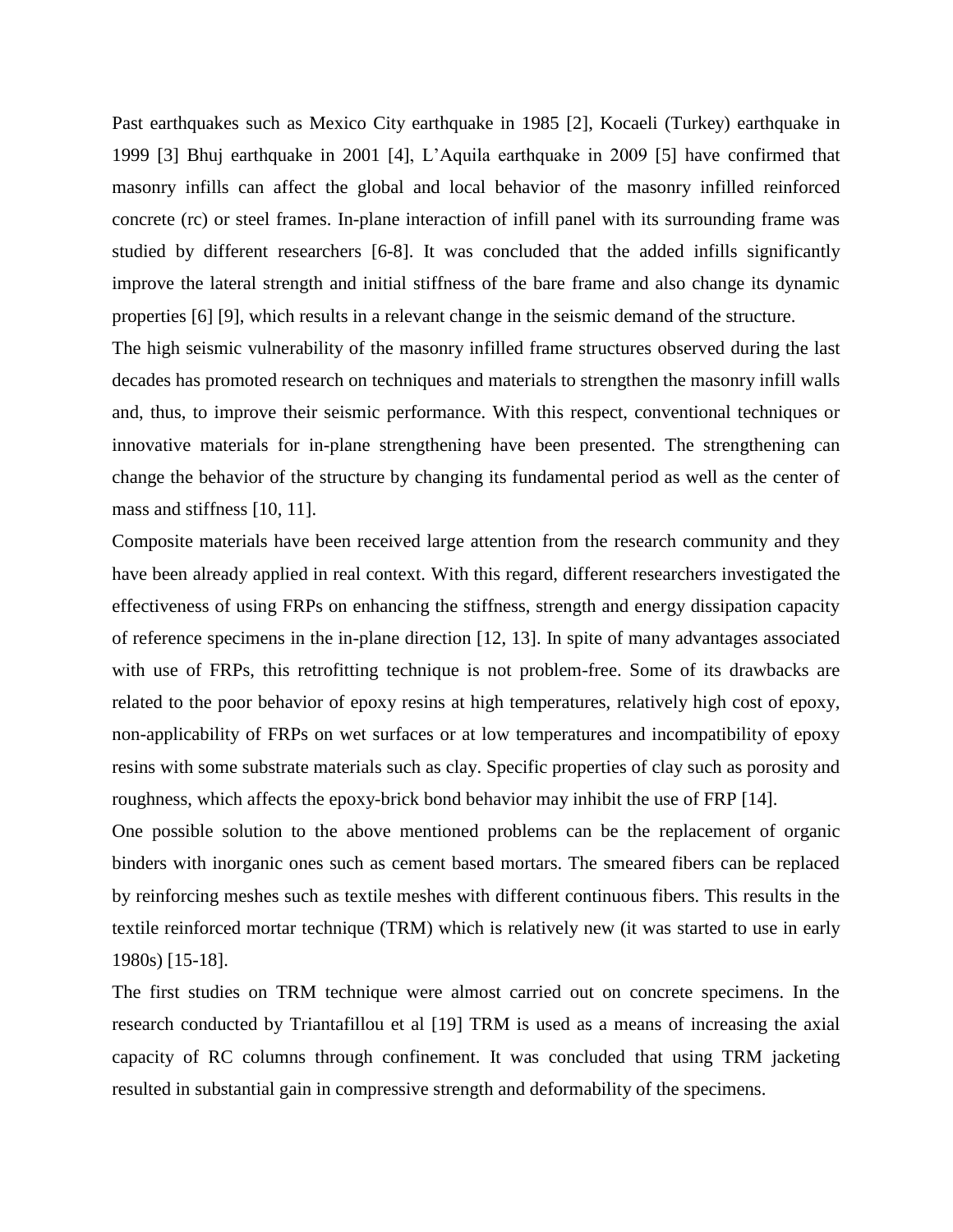Martins et al [\[20\]](#page-13-8) proposed an innovative reinforcing mesh to be used in the TRM strengthening technique for brick masonry infills. The textile meshes are composed of braided composite rods (BCR) manufactured from a braiding process. Fifteen wallets of masonry strengthened with different commercial textile meshes and with new mesh with braided composite rods were tested under four-point bending tests. It was concluded that the specimens strengthened with manufactured reinforcing meshes of BCRs with carbon fibers exhibit higher resistance to bending than other retrofitted specimens. It should be also mentioned that the specimens retrofitted with manufactured meshes of braided composite materials with a core of glass fibers presented remarkably better post-peak behavior than the other retrofitted specimens.

The results obtained in this research, by using textile meshes that were developed in the University of Minho and also using different type of connectors with respect to [\[21\]](#page-13-9), revealed that TRM technique enhances the global behavior of the infilled. As internal and external facades of the infill were in line with those of RC beams and columns, it was not possible to connect the textile meshes to the infilled frame by similar technique that was used in [\[21\]](#page-13-9). Bases on the results, it seems that glass shear connectors, used in this study, are less effective and needs to be investigated in detail as they failed in shear in connection part of the added mortar and RC frame.

#### **2 Experimental Program**

The experimental program for the characterization of the in-plane behavior of traditional brick masonry infill walls typical of south European countries was based on static cyclic in-plane tests. For this, three brick masonry infilled rc frames were considered. Additionally, two additional rc frames with strengthened masonry infills were tested by using the same experimental setup and protocol. The strengthening of the masonry infilled frames was carried out by adding textile meshes embedded in rendering mortar (textile reinforced mortar – TRM) to the brick masonry infilled frames. Taking into account the limited facilities at the laboratory of Civil Engineering at University of Minho and to avoid difficulties in handling full scale specimens, it was decided to design reduced scale specimens to represent the full scale rc frame with infill wall Characterization of Prototype and designing reduced scale specimens.

An overview of the scaled reinforcement scheme of the rc frame and of the cross sections of columns and beams are shown in [Figure 1](#page-3-0) and [Figure 2](#page-3-1)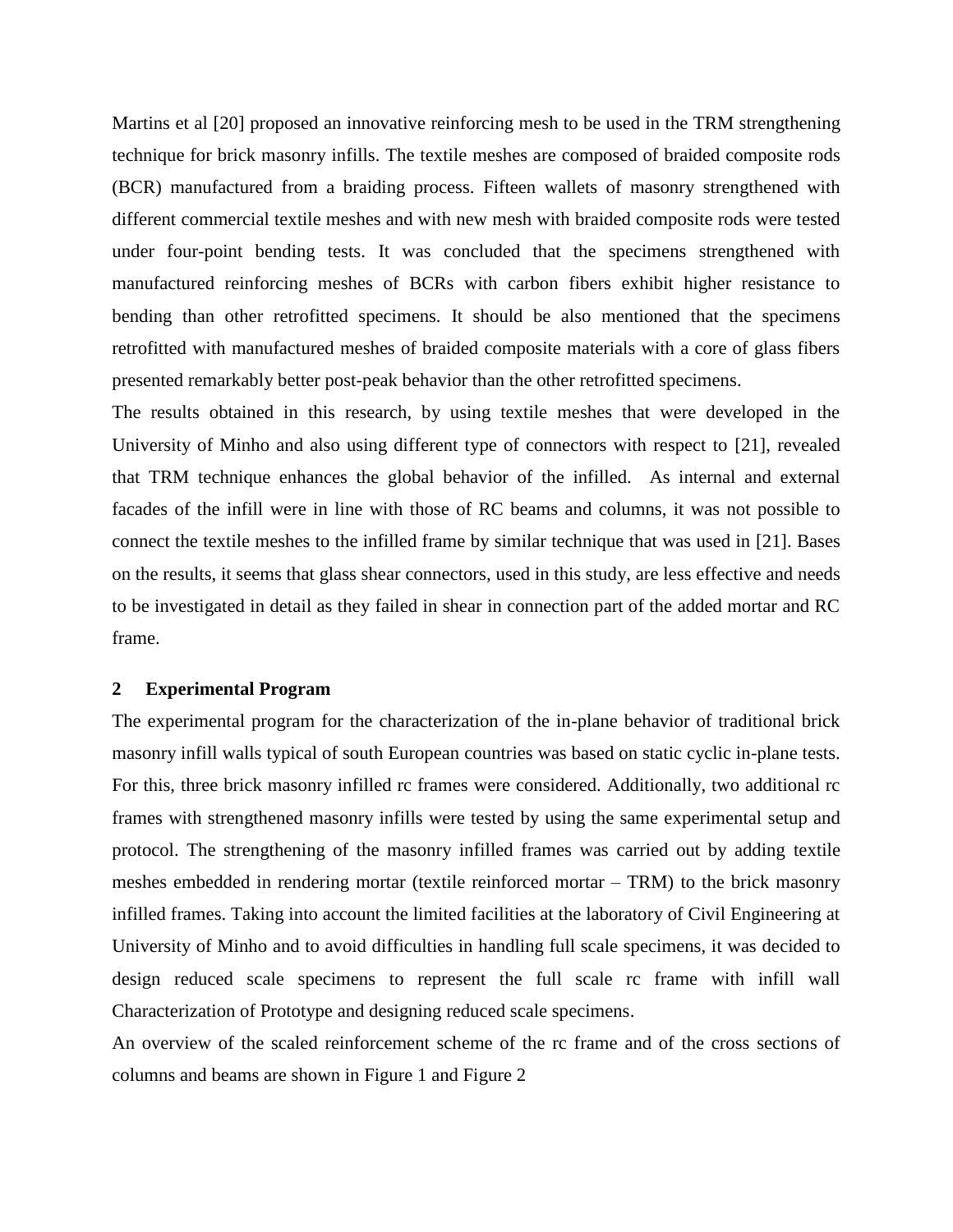In total, five specimens were considered in the experimental campaign ([Table 1](#page-3-2)), namely one bare frame (specimen BF-I), one unstrengthened infilled frames and two strengthened specimens with TRM technique. It is stressed that the unstrengthened specimen was tested until in-plane drift of 1%. In the strengthened specimens two different types of reinforcing meshes were used, namely a commercial mesh (specimen SIF(CTRM)-I-B) and the textile mesh developed at University of Minho (specimen SIF(DTRM)-I-B), see [Figure 3](#page-4-0). It should be mentioned that the workmanship used in the construction of the unstrengthened specimen loaded until collapse was different from the workmanship used in the construction of the remaining specimens. For the specimen loaded until collapse, the workmanship is considered as type "A" and for the other specimens the workmanship is denoted as type "B". The steel used for the construction of rc frame was of class A400NR, with a yielding tensile strength of 400MPa and for the concrete, a C20/35 class was adopted.



<span id="page-3-0"></span>Figure 1 Geometry and reinforcement scheme of the reduced scale rc frame



Figure 2 Cross-sections of columns and beams in reduced scale rc frames

<span id="page-3-2"></span><span id="page-3-1"></span>Table 1 Designation of the specimens for in-plane static cyclic loading

| Name | Type of specimen | Type of | Number of     | Group of     |
|------|------------------|---------|---------------|--------------|
|      |                  | loading | leaves during | <b>Mason</b> |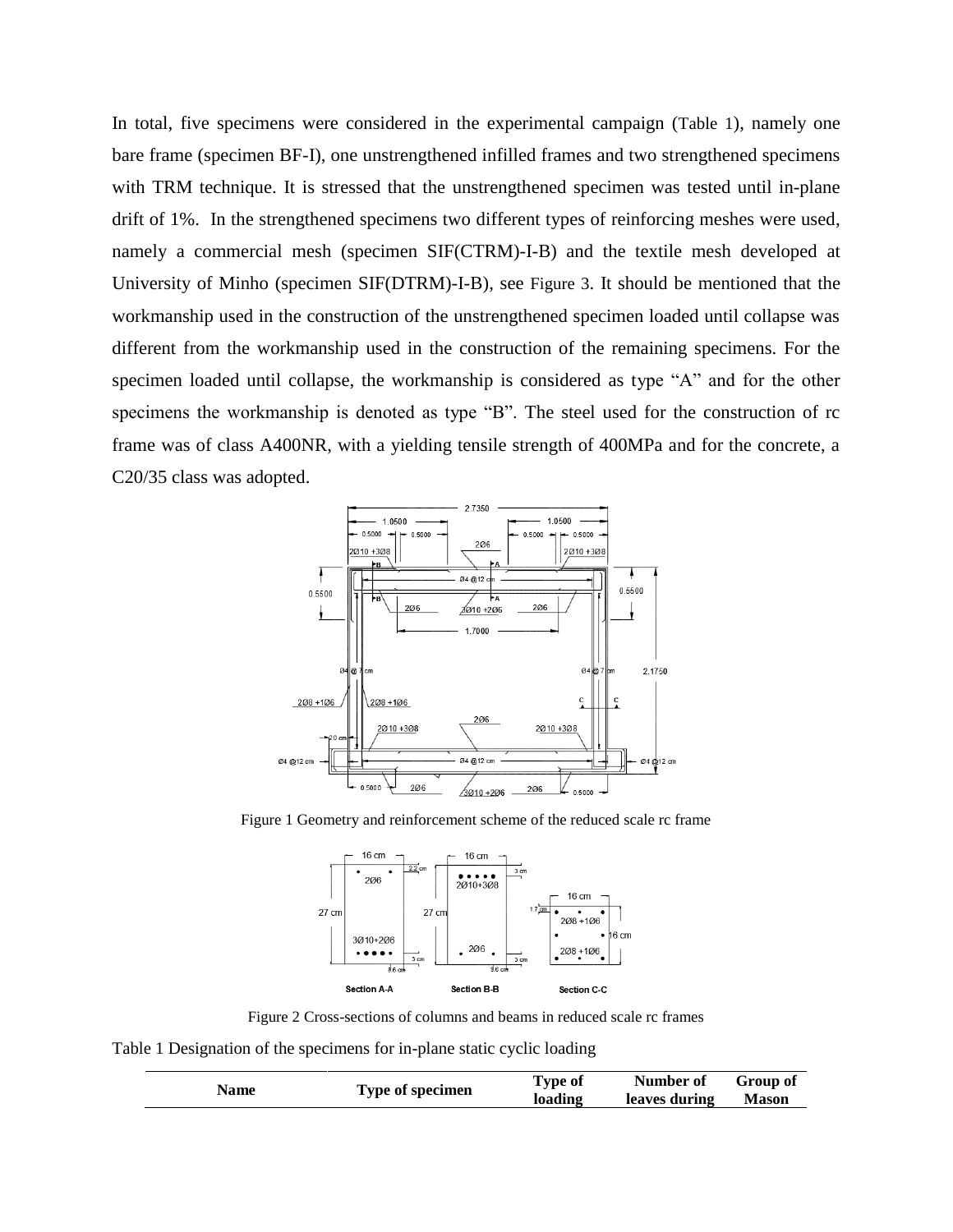|                      |                        |                                  | construction |   |
|----------------------|------------------------|----------------------------------|--------------|---|
| <b>BF-I</b>          | Bare frame             | In-plane                         |              |   |
| $SIF-I-A$            | Solid infilled frame   | In-plane                         | Double leaf  | A |
|                      |                        |                                  |              |   |
| $SIF-I(1\%)-B$       | Solid infilled frame   | Prior In-plane<br>drift of $1\%$ | Double leaf  | B |
|                      | Solid infilled frame   |                                  |              |   |
| <b>SIF(DTRM)-I-B</b> | strengthened with TRM- | In-Plane                         | Double leaf  | B |
|                      | designed mesh          |                                  |              |   |
|                      | Solid infilled frame   |                                  |              |   |
| $SIF(CTRM)-I-B$      | strengthened with TRM- | In-Plane                         | Double leaf  | B |
|                      | commercial mesh        |                                  |              |   |



<span id="page-4-0"></span>Figure 3 Details of braided rods and meshes; (a) cross section of a braided mesh [\[20\]](#page-13-8); (b) designed mesh; (c) commercial mesh

# **2.1 Construction and strengthening of the specimens**

The rendering mortar used in the strengthened specimens was a pre-mixed commercial mortar indicated to be applied with the selected commercial textile mesh and was applied in both external surfaces of internal and external leaves. A multipurpose latex additive was added to the pre-mixed mortar aiming at improving its workability and consequently enhancing the mechanical and adhesive characteristics of cement-based rendering mortar. Additionally, Lshaped glass fiber connectors were used both in the masonry infill and in the rc frame aiming at avoiding any detachment of the rendering mortar [\(Figure 4a](#page-5-0)). The application of reinforced rendering to the masonry infills was carried out in the following steps: (1) definition of the pattern for pilot holes [\(Figure 4a](#page-5-0)) to place the connectors aiming at improving the adherence of the rendering mortar to the masonry infill; (2) drilling and cleaning the holes and insertion of plastic row plugs shown in [Figure 4b](#page-5-0) in the holes [\(Figure 5a](#page-5-1)); (3) application of the first thin layer of about 5mm of mortar [\(Figure 5b](#page-5-1)); (4) injection of a chemical anchor into the holes and inserting the L-shaped glass fiber connectors; (5) positioning of the textile mesh on the first layer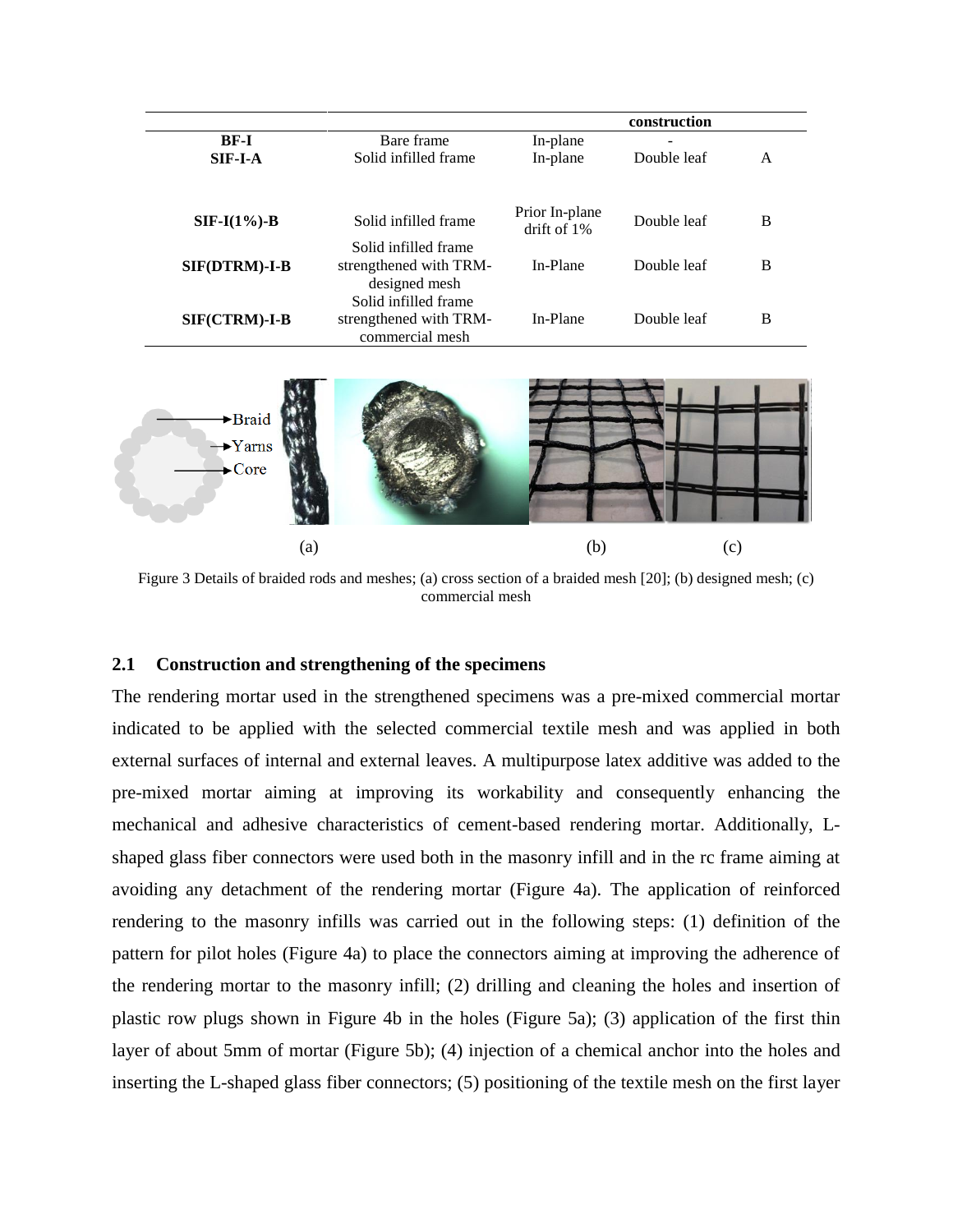of mortar; (6) application of the second layer of mortar and rectifying the rendered surface, see [\(Figure 5c](#page-5-1),d). The total thickness of the rendering was measured as approximately 20mm in all the specimens. The application of the rendering in two successive layers enables the involvement of the textile mesh by the mortar and also adequate development of the adherence between them.



<span id="page-5-0"></span>Figure 4 Details of the mesh connectors; (a) pattern of the connectors (b) plastic row plug and glass fiber connector



Figure 5 Application of the reinforced rendering; (a) drilling the pilot holes (b) applying the first layer of mortar (c) positioning of the textile mesh and application of the second layer of mortar; (d) final aspect after rendering

# <span id="page-5-1"></span>**2.2 Experimental setup and instrumentation**

The test setup designed for the static cyclic in-plane testing of the rc frames with masonry infills is shown in [Figure 6.](#page-6-0) Two vertical jacks were placed on the top of the columns to apply the vertical load of 160 kN, corresponding to 40% of the column's axial force capacity.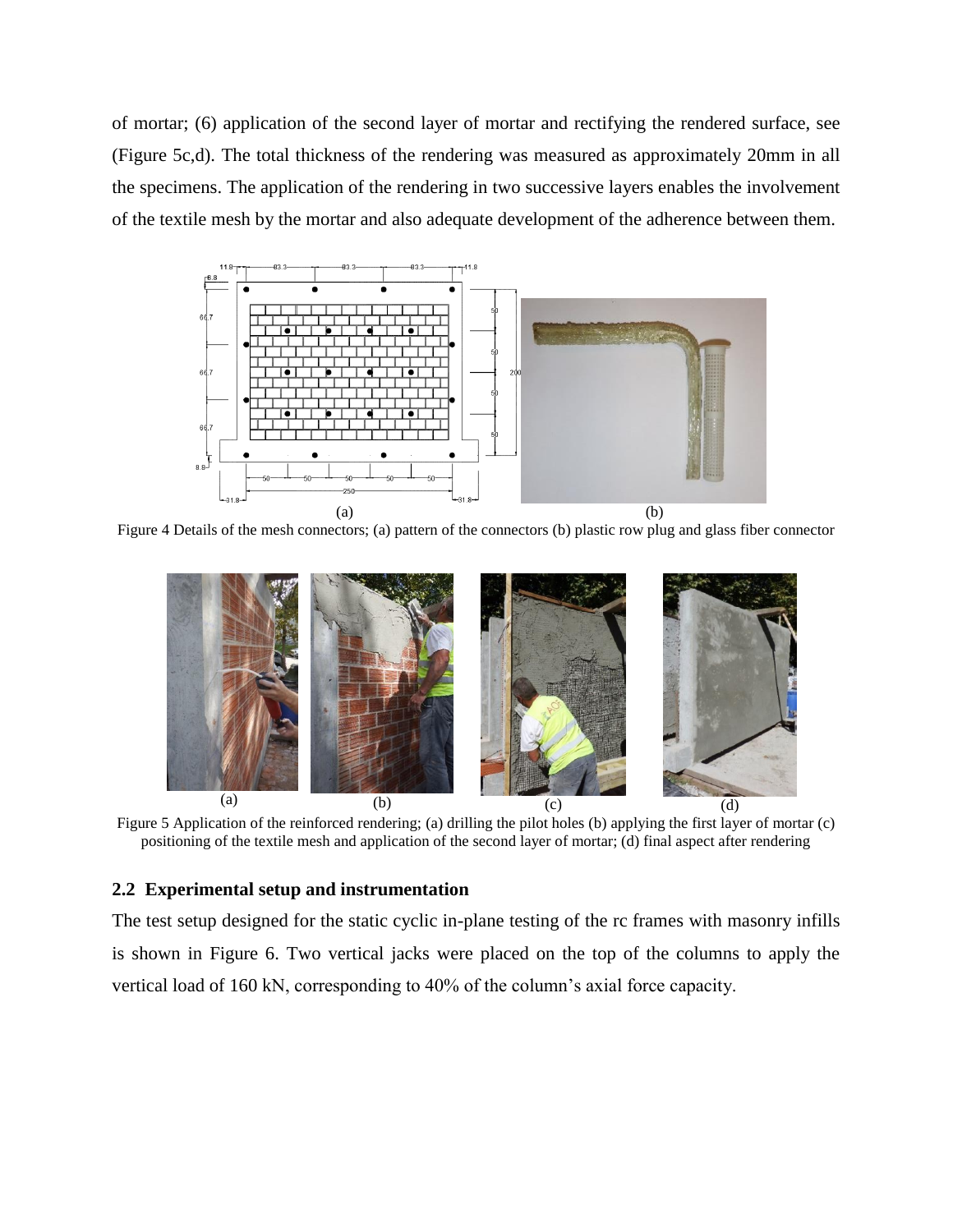

<span id="page-6-0"></span>Figure 6 a) Test setup for in-plane cyclic loading b) out-of-plane support of the upper beam in the in-plane testing The instrumentation adopted for the measurement of the most relevant displacements during the static cyclic in-plane testing is shown in [Figure 7](#page-6-1) and the instrumentation of the strengthened specimens was defined to have the response of both leaves recorded, see [Figure 8.](#page-6-2)



Figure 7 Instrumentation for in-plane loading; (a) external leaf (b) internal leaf

<span id="page-6-1"></span>

<span id="page-6-2"></span>Figure 8 Instrumentation of the specimen for in-plane loading; (a) external leaf (b) internal leaf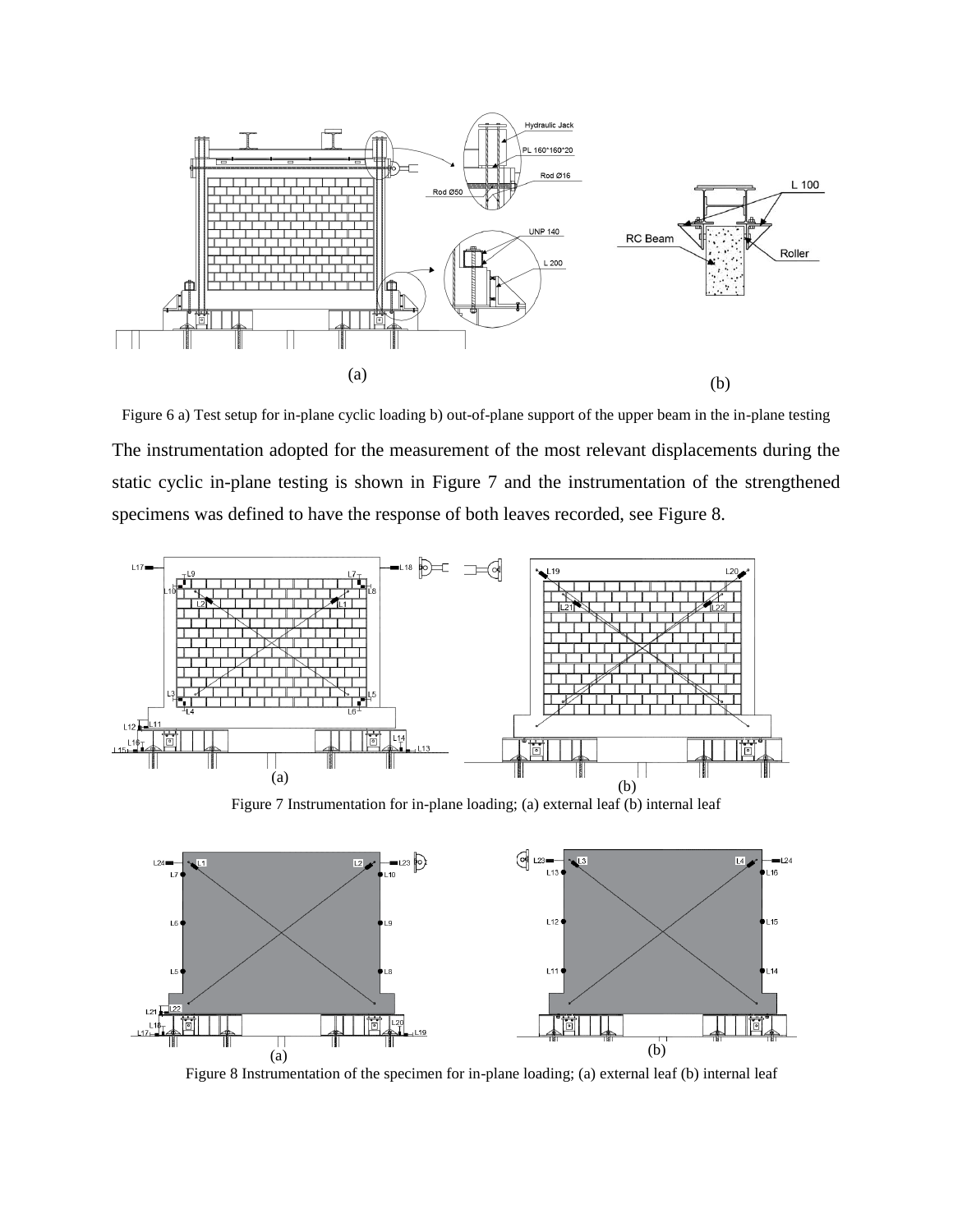#### **2.3 Loading Protocol**

The in-plane static cyclic tests were performed in displacement control by imposing increasing pre-defined levels of displacements through an LVDT connected to the horizontal hydraulic actuator. The loading protocol adopted for in-plane static cyclic testing, which is in accordance with the guidelines provided by FEMA 461<sup>[\[1\]](#page-12-0)</sup>, is shown in [Figure 9.](#page-7-0) The loading protocol includes sixteen different sinusoidal steps, starting from a displacement of 0.5mm, representing 0.03% drift, calculated as the ratio between the top lateral displacement and the height at which the horizontal load is applied from the base of the frame.



Figure 9 Displacement protocol for in-plane testing

# <span id="page-7-0"></span>**3 Experimental results and discussion**

### **3.1 Force-displacement diagrams**

The lateral force-displacement diagrams obtained for the different unstrengthened specimens tested under cyclic in-plane loading are shown in [Figure 10](#page-8-0) . The positive direction is considered to be the direction in which the hydraulic actuator pushes the specimen whereas the negative direction is the direction in which the actuator pulls the specimen through two plates that were connected with two thick steel rods.

It is important to note that both lateral strength and initial stiffness of the rc frame with masonry infill are significantly higher than the values found for the bare frame, which confirms the role of the masonry infill in the lateral strength of the rc frames. The lateral displacement at which the lateral resistance is attained is much lower in case of the rc fame with masonry infill, which is related to the higher stiffness of the infilled frame. The force-displacement diagrams are characterized by an initial linear behavior corresponding to the elastic behavior of the structure. After the onset of cracking, the nonlinear behavior is visible both through the nonlinearity of the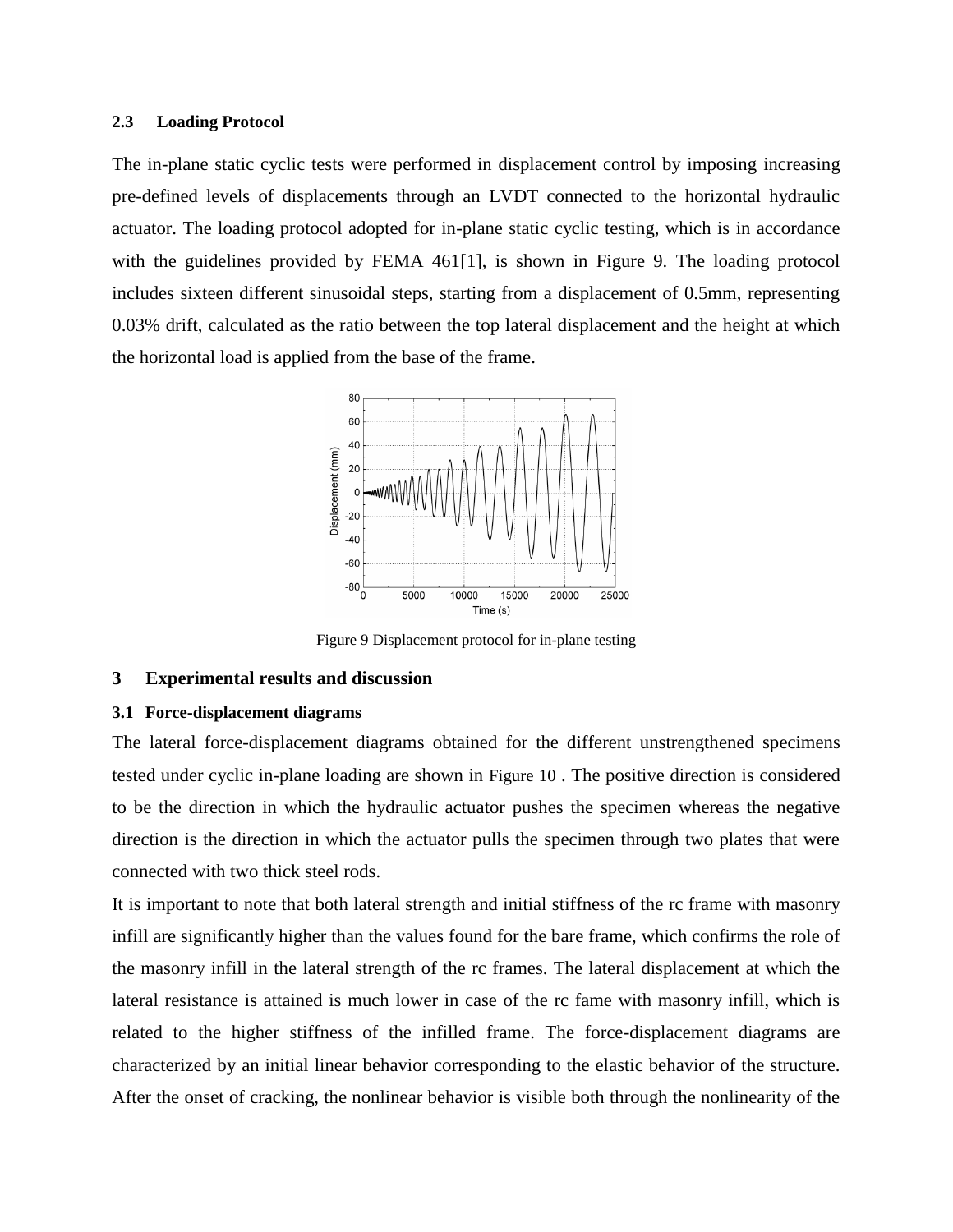force-displacement envelop and through the higher hysteresis corresponding to the development of damage and dissipation of energy. Given the shape of the hysteretic force-displacement diagram, it is expected that the energy dissipation is higher in the rc frame with masonry infill, being associated to the cracking development in the masonry wall. The strength degradation in the second cycle starts after cracking and increases as the damage accumulation increases. This is particularly evident in the complete force-displacement diagram of rc frame with masonry infill built with mason A tested until failure.



<span id="page-8-0"></span>Figure 10 Force-displacement diagram; (a) bare frame; (b) specimen SIF-I-A;e) specimen SIF-I(1%)-B It is noteworthy to mention that the specimen SIF-I(1%)-B was tested until lateral drift of 1% to investigate the effect of prior in-plane damage on the out-of-plane loading. After finishing the in-plane loading, it was subjected to the out-of-plane loading.

The cyclic force-displacement diagrams obtained for the masonry infilled frames strengthened with textile reinforced mortar are shown in [Figure 11.](#page-9-0) The most relevant difference with respect to the complete response of the rc frame with masonry infill built with mason A is the increase of the stiffness and lateral strength. The nonlinear behavior before the peak is more limited in the strengthened masonry specimens, when compared with the rc frames with masonry infill. The deformation capacity of these specimens is higher than the deformation attained in the unstrengthened specimens but the plastic deformation is higher, which should be associated to more permanent damage. The post-peak behavior is very controlled, meaning that very progressive and smooth reduction of the lateral loadbearing capacity of the composite structure is observed. The ultimate lateral drift is slightly higher in case of the specimen strengthened with the designed textile mesh (SIF(DTRM)-I-B) when compared to the specimen strengthened with the commercial mesh (SIF(CTRM)-I-B), but it should be stressed that there are no significant differences between both strengthened specimens. This appears to indicate that the role of the textile meshes is very close.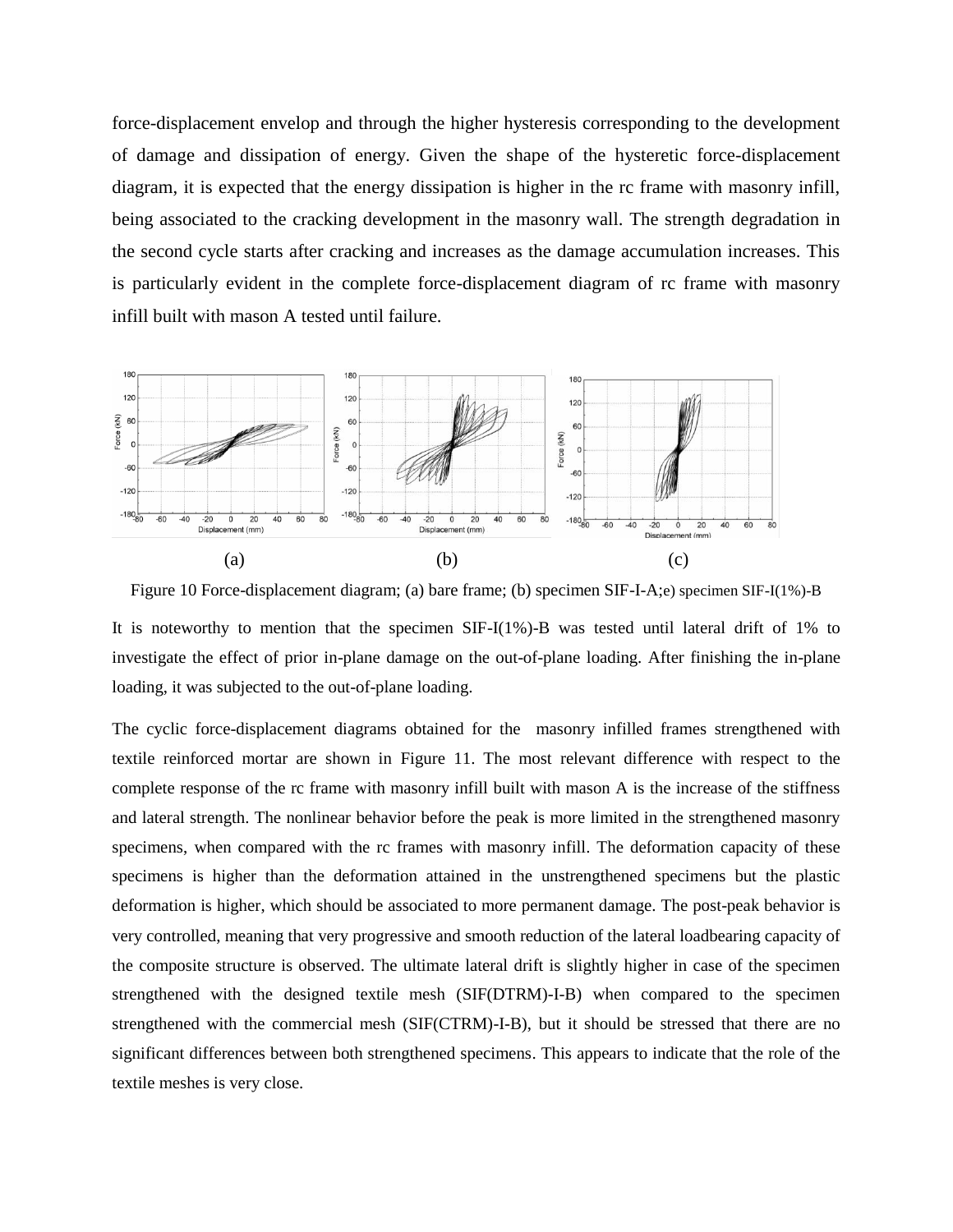

Figure 11 Force-displacement diagram (a) specimen SIF(CTRM)-I-B; (b) specimen SIF(DTRM)-I-B

# <span id="page-9-0"></span>**3.2 Crack patterns**

The final cracking pattern developed in the cavity walls during the cyclic in-plane tests are shown in [Figure 12](#page-9-1).



<span id="page-9-1"></span>Figure 12 Final cracking pattern of the bare frame; (b) specimen SIF-I-A at end of the test; (c) specimen at lateral drift of 1%;

It is clear that the final cracking patterns of the bare frame show that all the cracks are mostly concentrated in the columns, indicating the development of plastic hinges at the top and bottom part of the columns.

The final cracking patterns observed in the specimens strengthened with textile reinforced mortar are presented in [Figure 13.](#page-10-0) It is noticed that smeared cracking pattern is observed in the mortar layers of the specimen strengthened with the commercial glass fiber mesh. The cracks developed mostly along the diagonals and some horizontal cracks at the level of the upper and bottom interfaces between the masonry infill and rc frame were also observed. These horizontal cracks should indicate the trend of separation of the masonry infill from the rc frame. In case of the specimens strengthened with bi-directional mesh composed of braided composite rods, only few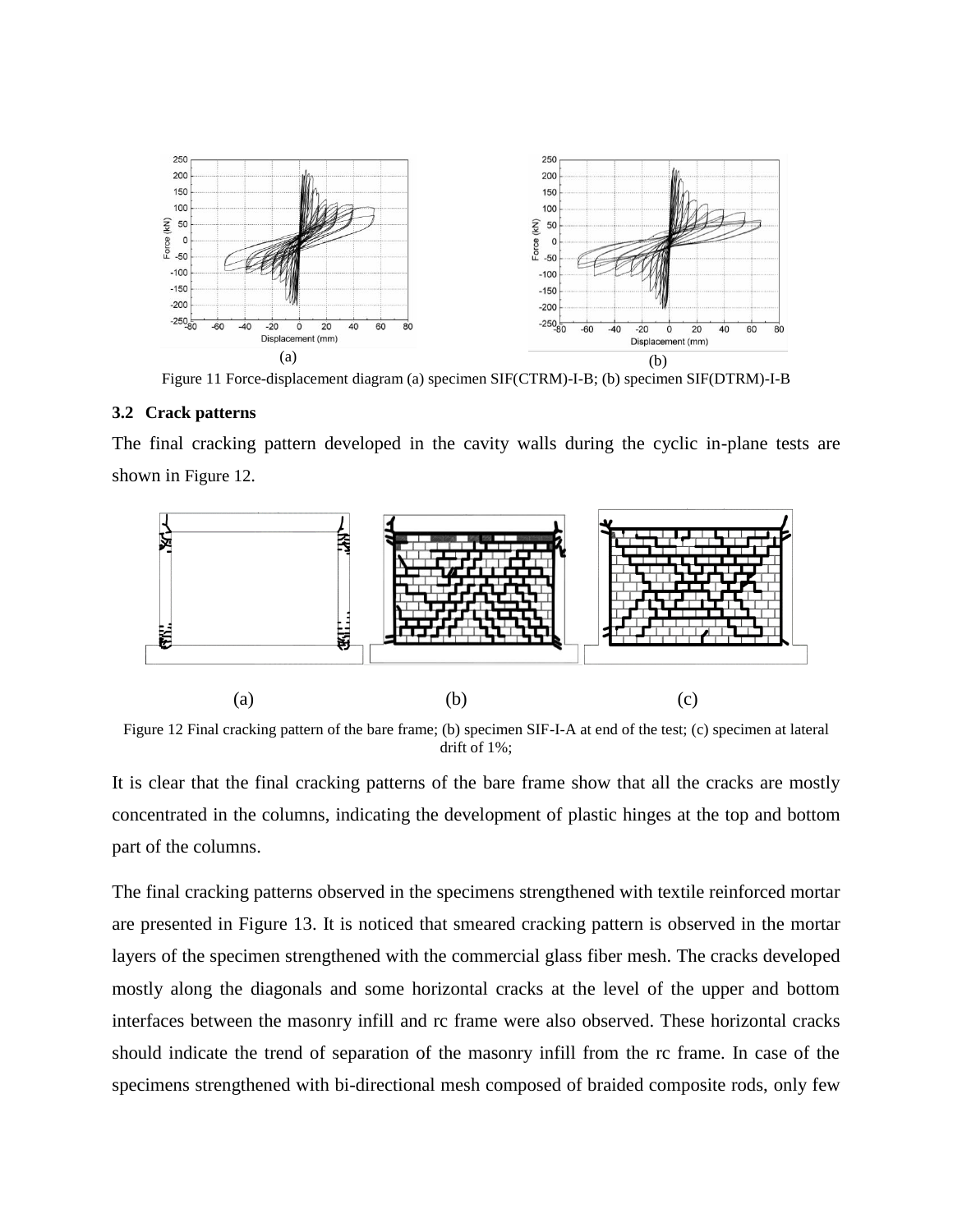cracks were developed in the reinforced mortar layer. Horizontal cracking was visible along the infill-rc frame interfaces. Some small cracks were also observed in the areas where the shear connectors were totally failed. The strengthening mortar layers started to detach from the rc frame at early stages of loading (lateral drift of 0.07% in both directions) as observed from the evolution of the displacement measured at the LVDTs placed to measure eventual debonding of the mortar layer, see [Figure 14.](#page-10-1) From the results obtained, it seems that other type of connectors should be used in the rc fame. Besides, it should be mentioned that the failure of the connectors of the rc frames is brittle and, thus, more ductile material should be selected. On the other hand, it is mentioned that the connectors behaved in appropriate way in case of brick infill, as no detachment of the reinforced mortar layer from the masonry infill was detected. It is observed that the displacements measured by different LVDTS are very similar, which indicates that the separation of the mortar layer from the rc frame was practically uniform along the height of the specimen.



<span id="page-10-0"></span>Figure 13 Cracking pattern in the rendering mortar at the end of the test; (a) specimen SIF(CTRM)-I-B; (b) specimen SIF(DTRM)-I-B

<span id="page-10-1"></span>

Figure 14 Detachment of the reinforced mortar layer from the rc frame (a) specimen strengthened with commercial mesh at lateral drift of 0.27% b) (a) specimen strengthened with developed mesh at lateral drift of 0.20%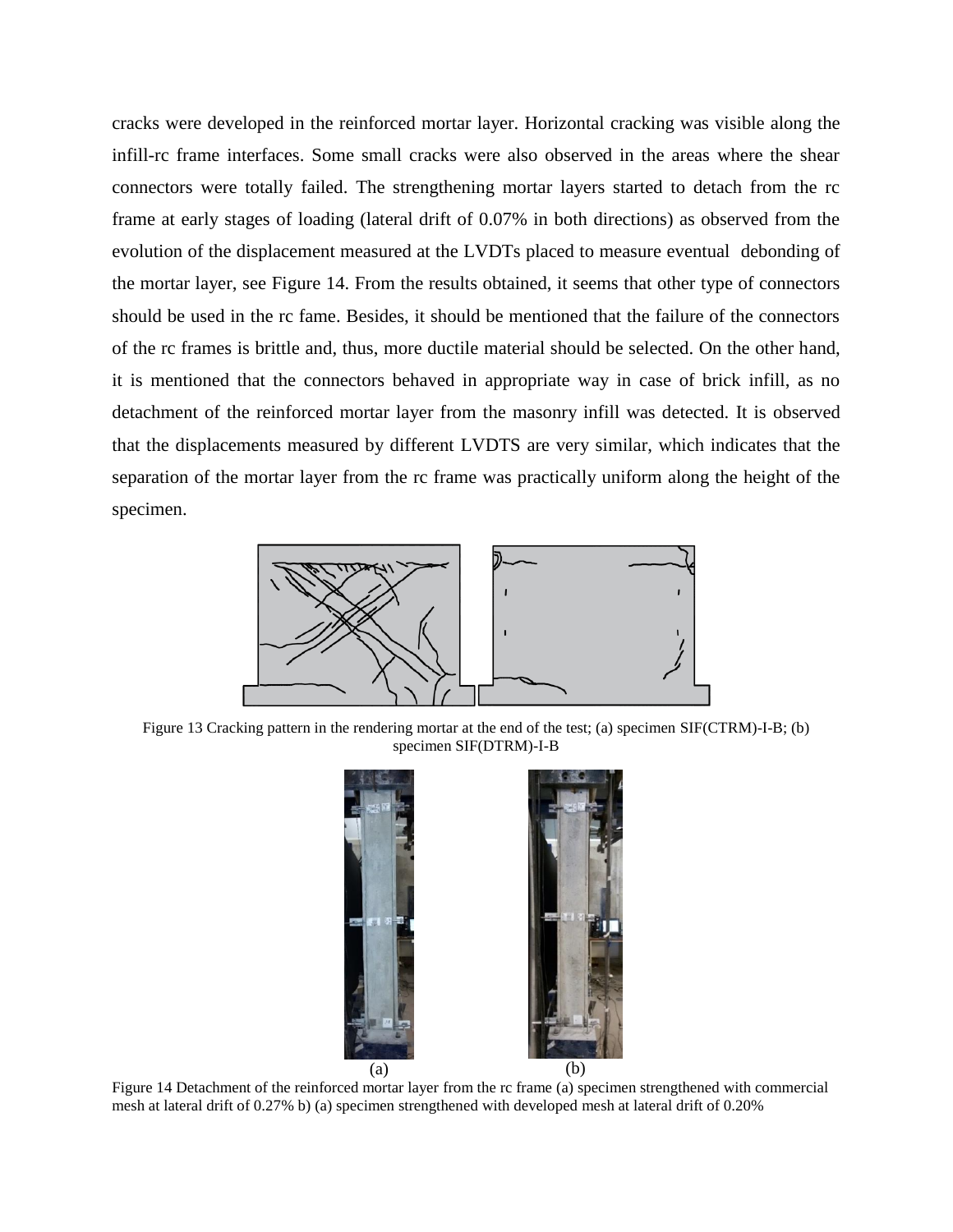#### **3.3 Evaluation of in-plane performance**

Based on the force-displacement diagrams of the specimens, the key parameters were derived and shown in [Table 2](#page-11-0). The comparative analysis among the curves enables to identify clearly the differences among the distinct specimens. These envelops are used to define the key parameters for systematic comparison of the in-plane response of the rc frames with masonry infills, namely: (1) the lateral force corresponding to the crack initiation, *Hcr,* and the corresponding lateral displacement, *dcr*,; (2) the secant stiffness at the first cracking point, calculated as the ratio between the crack initiation force and crack initiation displacement; (3) the maximum lateral force, *Hmax*, and the corresponding lateral displacement, *dHmax*. It is clear that the presence of infill significantly increases the initial stiffness and lateral strength of the rc bare frame. This increase in the initial stiffness and lateral strength is about 5.2 and 1.25 times in case of brick infill built with mason A. In case of brick infill built with mason B, the improvement on the initial stiffness and lateral strength is even higher, being approximately 14.9 and 1.9 times respectively. Additionally, it is observed that the initial stiffness of specimens built with masonry B is more than the double of the initial stiffness recorded for the specimen built by the first mason (mason A). The lateral strength obtained in the specimens built with mason B is around 30% higher than the lateral strength obtained in the specimen built with mason A. This result highlights again the importance of the workmanship used in the construction of brick infills in the in-plane behavior.

<span id="page-11-0"></span>

|                      | Positive direction |          |                            |           | Negative direction |          |          |                            |           |            |
|----------------------|--------------------|----------|----------------------------|-----------|--------------------|----------|----------|----------------------------|-----------|------------|
|                      | $H_{cr}$           | $d_{cr}$ | $K_{\scriptscriptstyle e}$ | $H_{max}$ | $a_{Hmax}$         | $H_{cr}$ | $d_{cr}$ | $K_{\scriptscriptstyle e}$ | $H_{max}$ | $d_{Hmax}$ |
|                      | (kN)               | (mm)     | (kN/mm)                    | (kN)      | (mm)               | (kN      | (mm)     | (kN/mm)                    | (kN)      | (mm)       |
| <b>Bare Frame</b>    | 19.2               | 3.7      | 5.1                        | 53.9      | 53.8               | $-12.2$  | $-2.7$   | 4.6                        | $-51.4$   | $-39.3$    |
| $SIF-I-2L(NC)-A$     | 89.0               | 2.7      | 33.4                       | 133.9     | 10.3               | $-52.3$  | $-1.9$   | 27.4                       | $-103.6$  | $-10.3$    |
| $SIF - I(1.0\%) - B$ | 72.5               | 0.98     | 74.0                       | 143.9     | 14.35              | $-80.2$  | $-0.95$  | 84.4                       | $-130.6$  | $-19.05$   |
| SIF(CTRM)-I-B        | 185.0              | 1.84     | 100.8                      | 219.2     | 5.15               | $-201.1$ | $-1.82$  | 110.5                      | $-201.1$  | $-1.82$    |
| SIF(DTRM)-I-B        | 195.9              | 1.85     | 106.1                      | 227.1     | 3.60               | $-185.1$ | $-1.79$  | 103.5                      | $-205.3$  | $-3.62$    |

Table 2 Key parameters characterizing the in-plane behavior of tested specimens

The role of the textile reinforced mortar on the in-plane behavior is reflected very clearly in the load corresponding to the initiation of cracking, which is considerably higher than the one obtained in the specimens without reinforcement. The addition of the reinforced mortar layer by using different textile meshes resulted in very close lateral performance, increasing the in-plane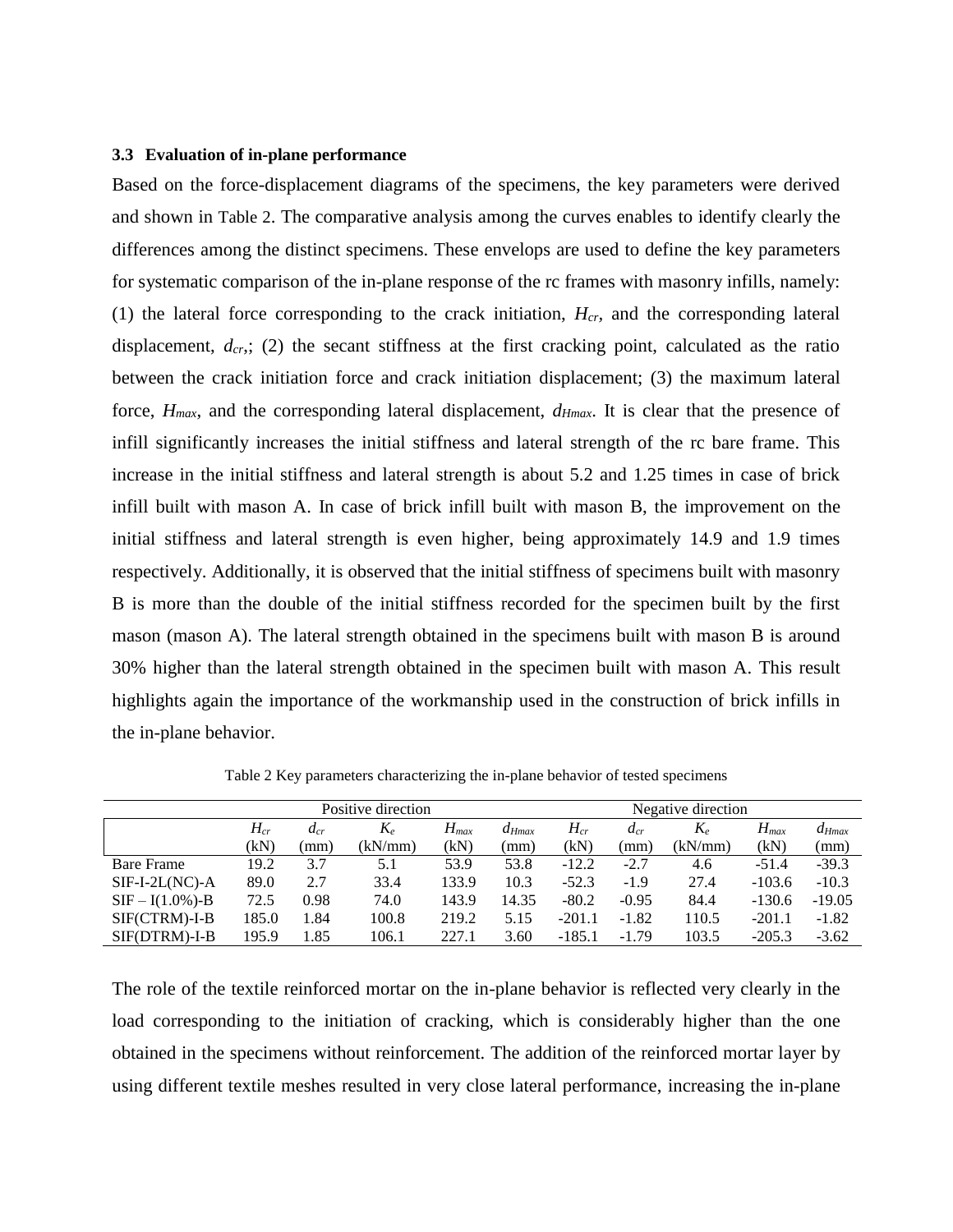lateral stiffness and resistance of unstrengthened specimens of about 40%. The limited amount of increase, can be related to the detachment of the TRM layer from the masonry.

### **4 Conclusions**

Based on the test results of the experimental program, the following conclusions can be drawn for the in-plane behavior of infilled frames:

1) The presence of low strength cavity brick walls within the bare frame increases the initial stiffness and lateral strength of the bare frame significantly. The increase in the initial stiffness ranges from 5.2 to 14 times and in the lateral strength ranges from 1.3 to 1.9 times, depending on the quality of workmanship. This also indicates that the specimens constructed by experienced mason demonstrated higher initial stiffness and lateral strength. It is revealed that, both leaves of the cavity walls behave in a similar way, demonstrating that both leaves are contributing to the lateral strength and stiffness of the composite structure.

2) It is also concluded that presence of infill within the bare frame limits the amount of damage in the bare frame considerably due to in-plane loading.

3) The textile reinforced mortar (TRM) technique enhances the in-plane behavior of infilled frame, namely the initial stiffness and lateral strength.

4) The textile meshes are also important to control the damage in the masonry infills. It is observed that much lower cracking was developed in the brick masonry infills strengthened with textile reinforced mortar.

5) It is clear that the effectiveness of the retrofitting technique in the in-plane direction by using developed textile meshes is similar to the commercial meshes which validates the use of textile mesh based on the composite braided rods.

#### **Reference**

<span id="page-12-0"></span>[1] FEMA461. Interim Testing Protocols for Determining the Seismic Performance Characteristics of Structural and Nonstructural Components. 2007.

<span id="page-12-1"></span>[2] Miranda E, Bertero VV. The Mexico Earthquake of September 19, 1985-Performance of Low‐Rise Buildings in Mexico City. Earthquake Spectra. 1989;5:121-43.

<span id="page-12-2"></span>[3] Elnashai AS. Analysis of the damage potential of the Kocaeli (Turkey) earthquake of 17 August 1999. Engineering Structures. 2000;22:746-54.

<span id="page-12-3"></span>[4] Jain SK, Lettis WR, Murty CVR, Bardet JP. Bhuj, India Earthquake of January 26, 2001 Reconnaissance Report. Earthquake Spectra. 2002;Supplement A to Vol 18.

<span id="page-12-4"></span>[5] Braga F, Manfredi V, Masi A, Salvatori A, Vona M. Performance of non-structural elements in RC buildings during the L'Aquila, 2009 earthquake. Bull Earthquake Eng. 2011;9:307-24.

<span id="page-12-5"></span>[6] Bertero V, Brokken S. Infills in seismic resistant building. Journal of Structural Engineering (ASCE ). 1983;109:1337–61.